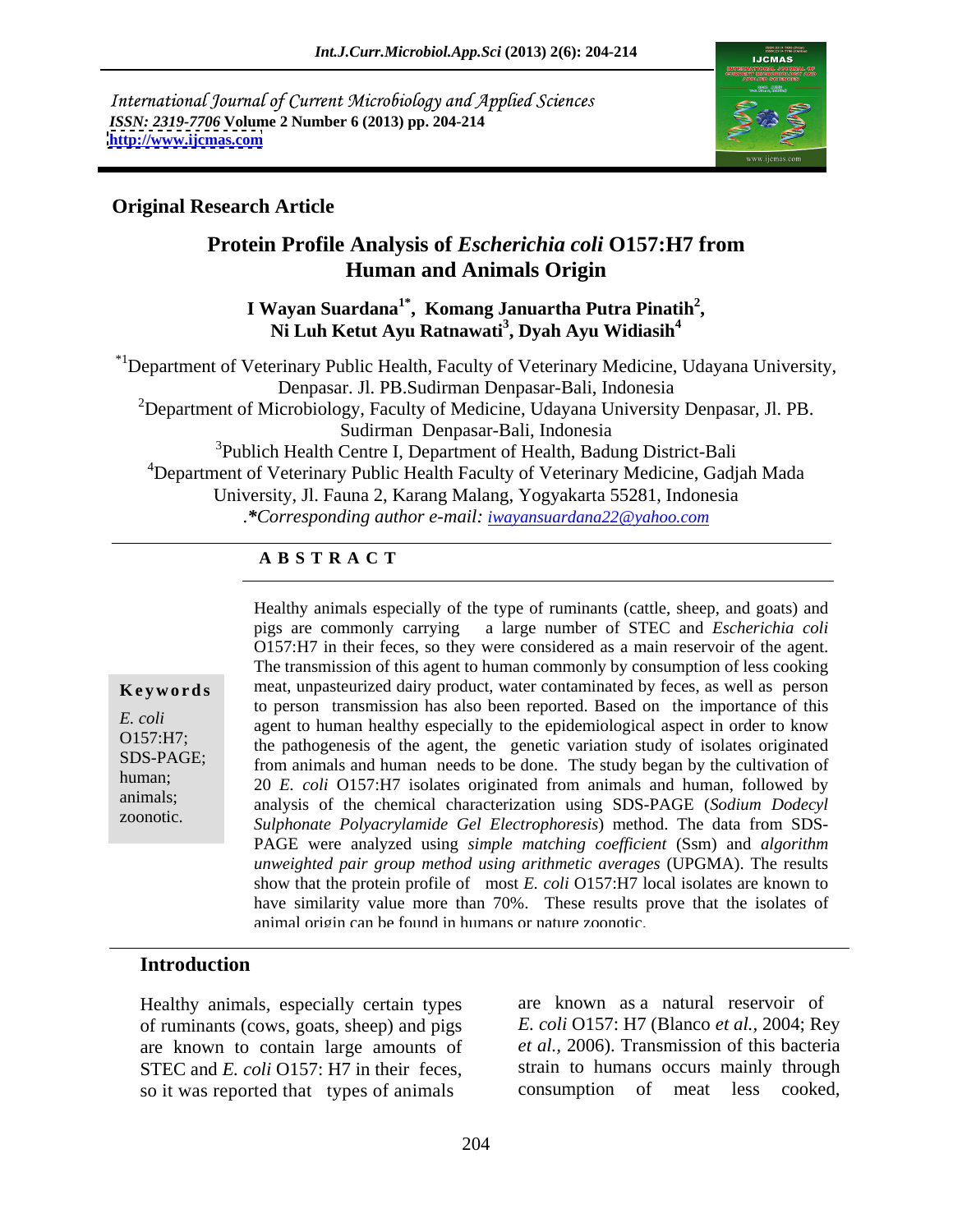contaminated feces, and person-to-person

Epidemiological studies of *E. coli* O157: H7 zoonotic agents from local isolates originated from animals and human characterization by SDS-PAGE is through *analysis of Random Amplification of Polymorphic DNA* (RAPD) has been reported previously by Suardana *et al.,* (2011). The results obtained showed genomic DNA from isolates of animal and **Bacterial strains of** *Escherichia coli* human origin are known to have the  $O157: H7$ lowest similarity of 75.1% and as high as 96.6% when compared with control Twenty isolates of *Escherichia coli* isolates ATCC 43894. On the other hand, O157:H7 were used in this study besides the characterization and composed of 11 clinical isolates originated identification of microbial using molecular from human fecal with renal failure techniques (Kanso and Patel, 2003; symptoms i.e. KL-52(7), KL-87(7), KL- Sembiring and Goodfellow, 2010), it is  $30(4)$ , KL-45(1), KL-48(2), KL-85(1), also known the characterization of KL-83(5), KL-24(5), KL-68(1), KL microbial using chemical character 106(3), and KL-55(6), 2 non-clinical

Generally, the character of the chemical originated from chicken fecal i.e. MK-35, analysis based on comparison of the and MK-19/8(4), 2 isolates originated protein profiles, can be used for rapid from beef i.e. DS-21(4), and DS-16(2), 2 microbial identification (Berber, 2004). isolates originated from cattle fecal i.e. Cellular protein profiles using SDS-PAGE SM-25(1), and SM-7(1), and 1 control (*Sodium dodecyl sulphonate polyacrylamide gel electrophoresis*) is one of the chemical character method that is widely used to strengthen of the **isolates** identification, because it is through this method can be generated complex, specific, stable and reproducible of protein O157: H7 isolates was done by taking banding pattern so that it can be used to from stock isolates (stored in 30% glycerol interpret and compare the tested strains with a storage temperature of -20°C) to

Noting the lack of molecular studies in overnight. Isolates were re-confirmed particular the analysis of chemical using *E. coli* O157 latex agglutination test characterization of *E. coli* O157: H7 (Oxoid, DR120M), by reacting of isolates zoonotic agents for the purpose of with latex reagent (1 drop isolates added 1

unpasteurized dairy products, water agents from animals to humans as well as transmission has also been reported of previous studies by other characters (Karmali, 1989; Rey *et al.,* 2006). approach, so that the study of genetic considering the need to confirm the results variation among isolates of *E. coli* O157: H7 derived from animal and human through analysis of chemical characterization by SDS-PAGE is interesting to be uncovered.

# **Materials and Methods**

# **O157: H7**

(Schroll *et al.*, 2001). **isolates** originated from healthy human fecal i.e.  $M-14(4)$ , and  $M-17(1)$ , 2 isolates isolate ATCC 43894.

### **Cultivation of** *Escherichia coli* **O157: H7 isolates**

with reference strains (Ghazi *et al.*, 2009). Subsequent cultivating of the isolates on exposing the pathogenesis of zoonotic drop of latex reagent). Positive results areCultivation of the 20 of *Escherichia coli* lactose broth medium (LB) at 37°C for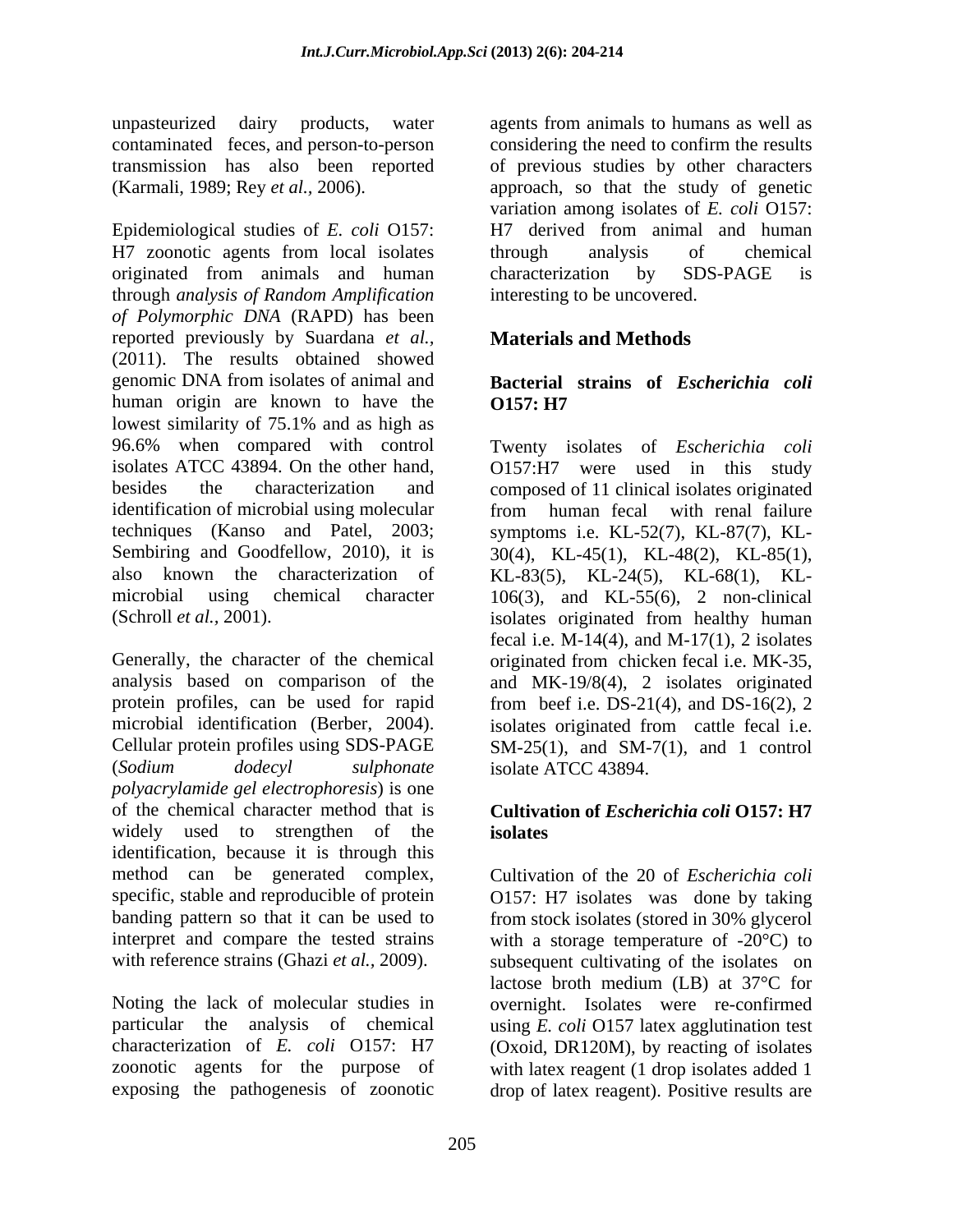precipitation, according to the available formalin with reacting of 0.3 parts of isolates in 100 parts of formaldehyde BHI. These results were referred as the antigen. Sodium Dodecyl Sulphonate Cat.No. 221 591) which has been diluted consisting of 5% stacking gel and 12.5%

Isolates of *E. coli* O157: H7 fecal origin of animals and humans as well as control isolates ATCC 43894 were grown in lactose broth medium / LB (CM0137B) and incubated aerobically in a rotary incubator shaker at a speed of 125 rpm, isolate centrifuged at 3000 rpm, 4°C for 10 minutes. Cell pellet was washed with 0.1 M PBS buffer (phosphate buffered saline) pH 7.0 and then centrifuged again with the temperature, time and the same speed. the formula: Washing is done 3 times. Pellet re suspended with 0.5-1 ml PBS solution<br>
(depending on the volume of pellets from the early (depending on the volume of pellets<br>earned) and then split using sonicator earned) and then split using sonicator. Sonication was performed for 30 seconds repeated 6 times with a grace period of 5 seconds. Amplitude repetition duty cycle used was 0.7. Pellet that has been smashed centrifuged at 13,000 rpm for  $10$  is measured by measuring the linear min, and then the supernatant was taken

characterized by the formation of Protein content of the samples was positive control (Anonymous, 2010). (Bradford, 1976) using the Bio-rad protein Confirmation was also made to the H7 assay. A total of 50 mL sample of protein flagella that was initially by grown of the (supernatant) was added 5X loading buffer isolates on brain hearth infusion broth (12.5 mL) and then incubated at 100°C for (BHI) medium. Isolates have been grown 2 minutes and quickly stored at 0°C for 10 subsequently inactivated using 40% minutes. Concentration of the protein This antigen was tested with H7 antiserum *Polyacrylamide Gel Electrophoresis* (SDS (BD DifcoTM E.coli H7 antiserum, with a ratio of 1:500. Tests carried out by resolving gel. Concentration of protein reacting of 50 ml antigen with 50 ml samples is loaded into the wells and antiserum in the plate and incubated at synchronized into 35 ug / mL. Marker temperature  $50^{\circ}$ C in water bath for 1 h. proteins were products of Magic Mark XP Positive result is characterized by the Western Protein Standard 20-220 kDa formation of precipitation on the plate (Invitrogen LC5602). Gel stained with base (Anonymous, 2009). coomassie brilliant blue and then distained **Chemical Characterization** and glacial acetic acid and distilled water measured by the method of Bradford minutes. Concentration of the protein samples synchronized with dilution. Soluble protein profiles visualized with *Sodium Dodecyl Sulphonate* PAGE). Gel used is discontinuous gel consisting of 5% stacking gel and 12.5% with a solution of a mixture of methanol in the ratio 5:1:4, until the protein bands clearly visible.

 $30^{\circ}$ C overnight. Suspension of each  $\frac{1}{20^{\circ} \text{C}}$  overnight. Suspension of each  $\frac{1}{20^{\circ} \text{C}}$  or  $\frac{1}{20^{\circ} \text{C}}$  overnight. Each molecular weight of protein in the gel for each isolate was determined by measuring the molecular mobility of proteins in polyacrylamide gels based on standard protein molecular weight. Protein marker is electrophoresed along with the protein of each isolate and then mobility (retention factor  $/$  Rf) is calculated using the formula:

> Distance movement protein bands from the early

$$
Rf =
$$
  
Distance movement of tracer from  
the initial color

and used as protein samples.<br>
between the retention factor (Rf) as the X-Protein molecular weight of each sample is measured by measuring the linear regression equation of the relationship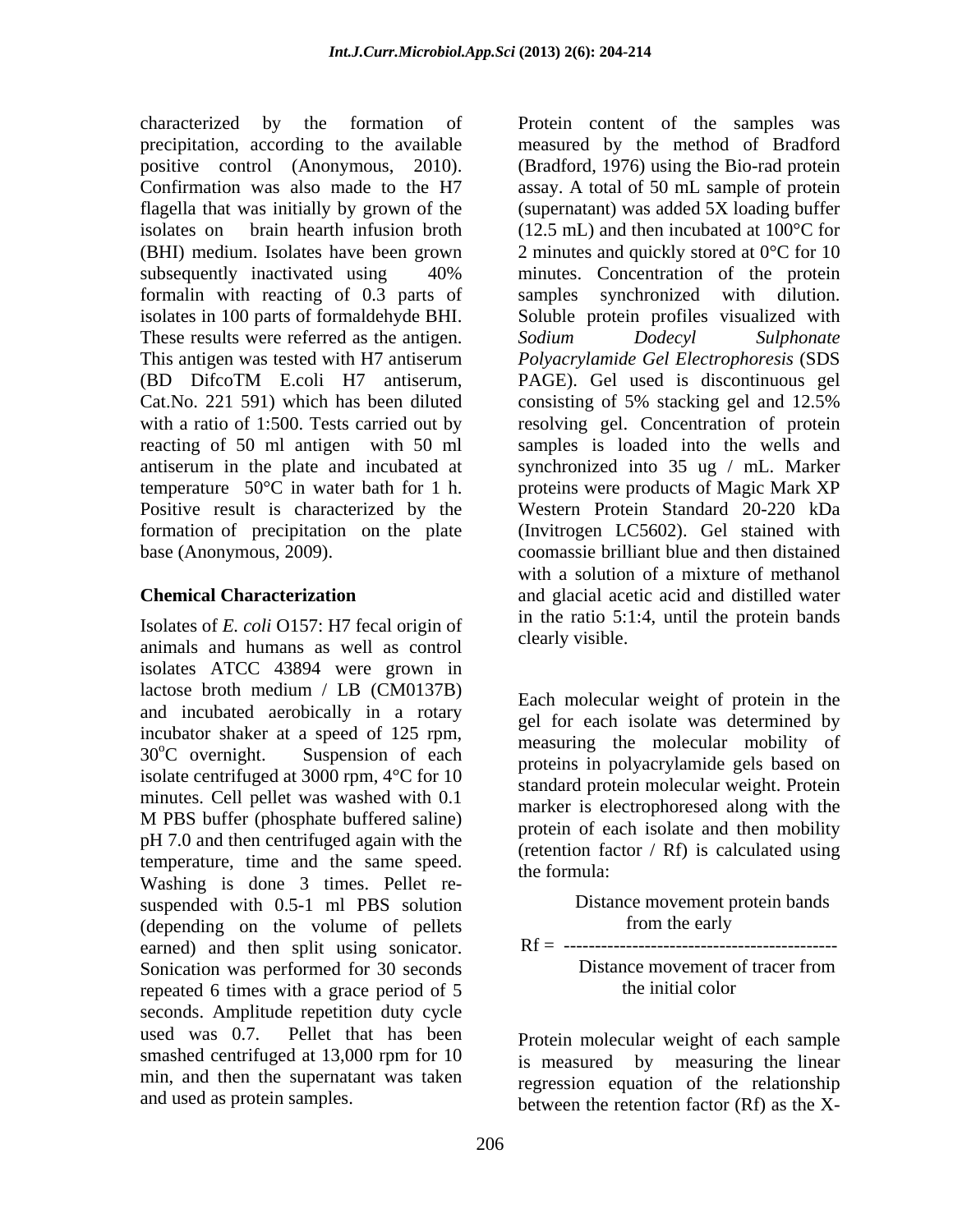# **Analysis**

PAGE are calculated by the formula Rf value converted to 1 (positive) and 0 (negative). The data are presented in a matrix form  $n \times t$  ( $n =$  number of isolates analyzed,  $t =$  phenotypic traits). Further (programmers file editor). Similarity value determined by the method of *simple matching coefficient* (SSM) and grouped one of the chemical character that is with the *unweighted pair group method* widely used to strengthen the (UPGMA) in *multy variate statistical program package* (MVSP) 3.1 (Kovach

Chemical character of the *E. coli* O157: H7 isolates based on protein profiles using SDS-PAGE (*Sodium Dodecyl Sulphonate Polyacrylamide Gel Electrophoresis*) as shown in Figure 1a, 1b, and 1c with used by researchers to determine the strength contract tive as shown in Figure and the various microorganisms for graphs representative as shown in Figure 2a, 2b, and 2c.

The results of protein profiles of *E. coli* O157: H7 isolates as shown in Figure 1a, 1b and 1c were clarified with the presence of polymorphisms or to representative graph such as Figure 2a, 2b and 2c. The data show some variation<br>compare isolates when compared with to differentiate between the genus, among isolates when compared with control isolates. SDS-PAGE analysis of the 20 isolates after analysis based on the the previously demonstrated by Walla *et al.*,<br>value of retardation of the banding pattern (1988) who combining SDS-PAGE value of retardation of the banding pattern found the variation in protein bands. The dendogram obtained from the numerical<br>results of protein profiles are analysis that were originated from results of protein profiles are analysis that were originated from<br>expressional variety of protein banding pattern of appropriated with the results previously by

axis and a molecular weight logarithm as Kesava Naidu *et al.,* (2011) who found the Y-axis variation of protein bands of the STEC **Chemical Characterization Data**  of <20 kDa to the highest> 97.4 kDa. isolates originated from human fecal, beef, and cattle feces ranging from a low

Phenotypic characters obtained from SDS isolate with the other isolates. Berber data preparated on the PFE that the cellular protein profile using SDS*algorithm using arithmetic averages* identification, because by using SDS- 1988 *in* Sembiring, 2002). banding pattern, so that it can be used to **Results and Discussion** With reference strains. Other researchers and  $\mathbf{N}$ Variations shown each isolate is a characteristic that distinguish between one isolate with the other isolates. Berber (2004) states that the chemical character based on comparative analysis of protein profiles can be used for rapid microbial identification. The same opinion was also agreed by Ghazi *et al.,* (2009) which states PAGE (*Sodium Dodecyl Sulphonate Polyacrylamide Gel Electrophoresis*) is one of the chemical character widely used to strengthen the PAGE it can be generated a complex, specific, stable and reproducible protein interpret and compare the tested strains with reference strains. Other researchers Vijaya Bhaskar Reddy *et al.,* (2012) also stated that the protein profiles by SDS- PAGE is a molecular technique that can be trusted and can be repeated with good separation power which has been widely used by researchers to determine the various microorganisms for epidemiological purposes.

> The variation in protein profiles among isolates were then used as a guide to assess the presence of polymorphisms or to assess the similarity between each isolate. Reliability of SDS-PAGE method in order to differentiate between the genus, species and strain of bacteria has been previously demonstrated by Walia *et al.,* (1988) who combining SDS-PAGE dendogram obtained from the numerical analysis that were originated from variety of protein banding pattern of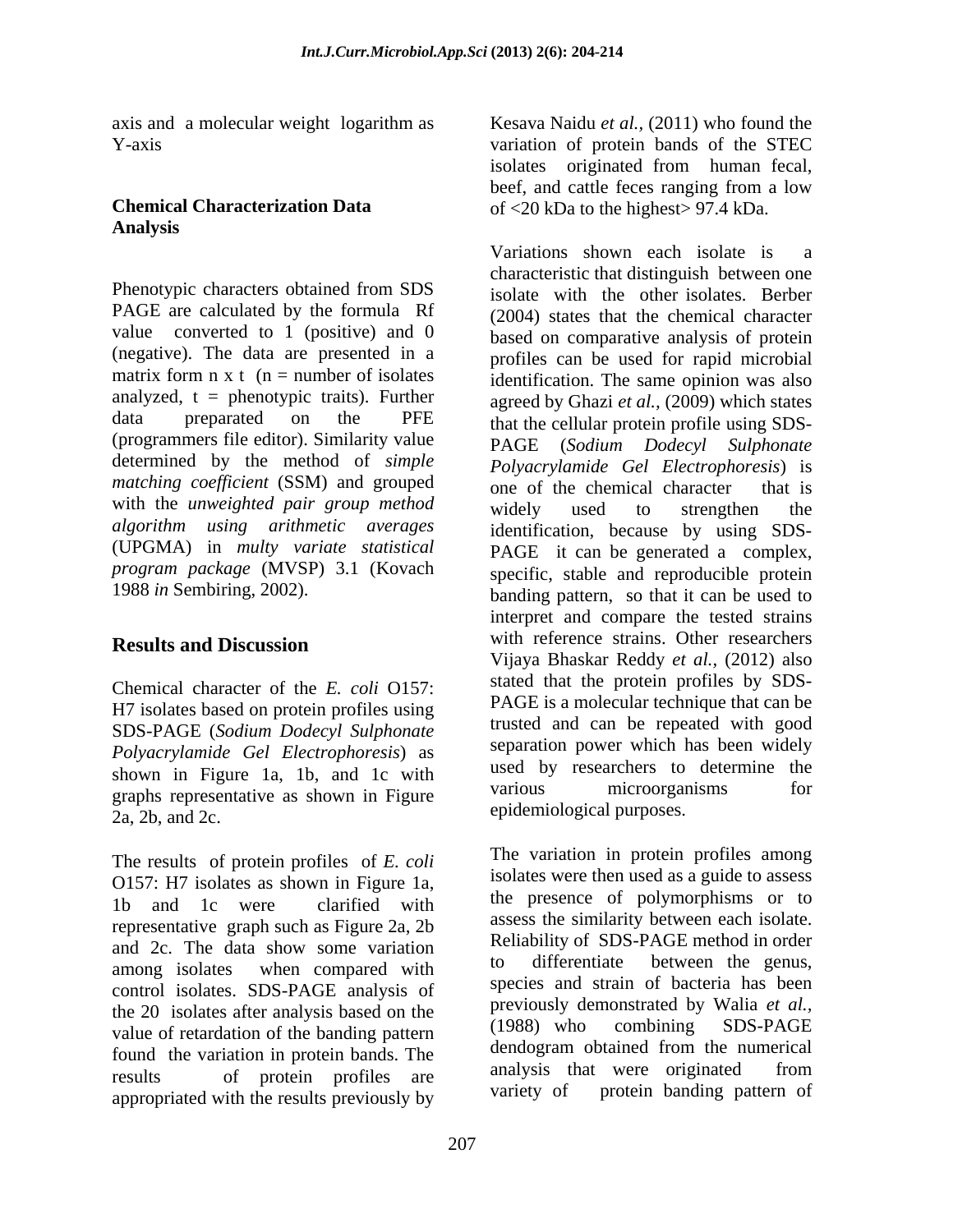**Figure.1a** Protein profiles of SDS-PAGE produced by *E. coli* O157: H7 isolates. Line 1 positive control: ATCC 43894; line 2: KL-52 (7), line 3: KL-87 (7), line 4: KL-30 (4), line 5: KL-45 (1), line 6: KL-48 (2) and line 7: KL-85 (1)



**Figure.1b** Protein profiles of SDS-PAGE produced by *E. coli* O157:H7 isolates. Line 8: KL-83(5), line 9: KL-24(5), line 10: KL-68(1), line 11: KL-106(3), line 12: KL-55(6), line 13: MK-35 and line 14: MK-19(8)/4.

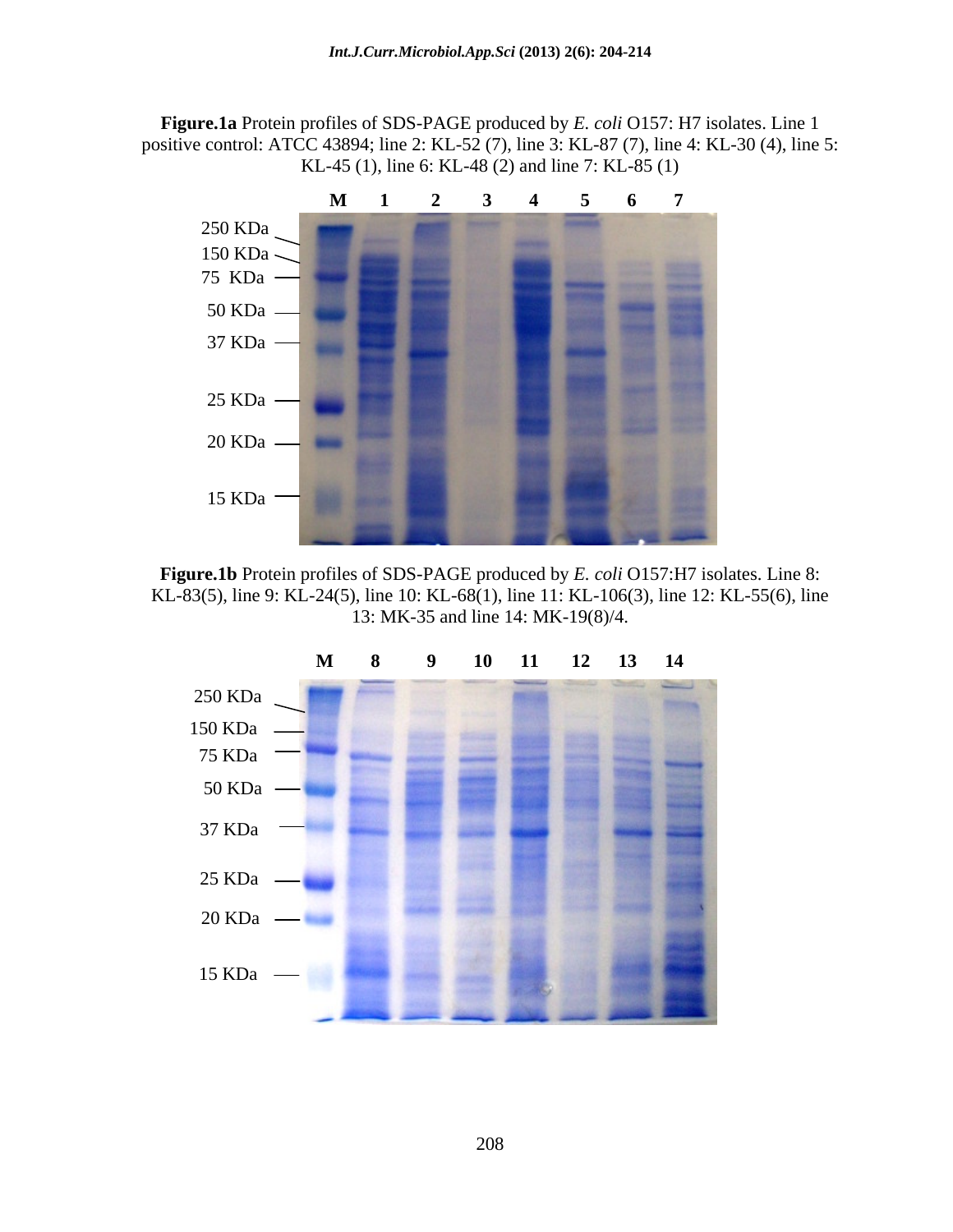**Figure. 1c** Protein profile of SDS-PAGE produced by *E. coli* O157:H7 isolates. Line 15: M-14(4), line 16: M-17(1), line 17: DS-21(4), line 18: DS-16(2), line 19: SM-25(1) and line 20: SM-7(1).



**Figure. 2a** Representative graph of protein profile of SDS-PAGE produced *E. coli* O157:H7 isolates. Line 1 positive control: ATCC 43894; line 2: KL-52(7), line 3: KL-87(7), line 4: KL-30(4), line 5: KL-45(1), line 6: KL-48(2) and line 7: KL-85(1)

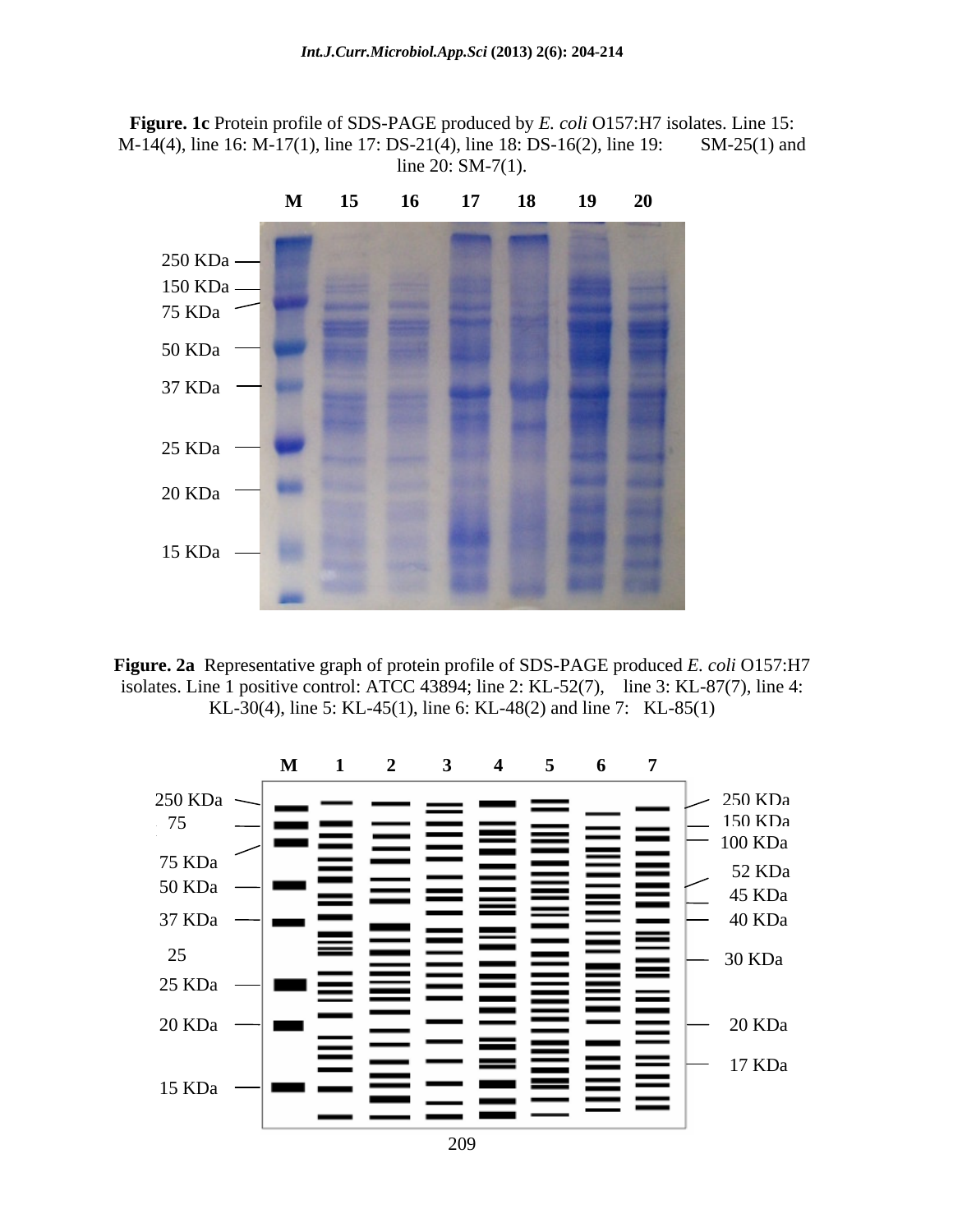



**Figure .2c** Representative graph of protein profile of SDS-PAGE produced *E. coli* O157:H7 isolates. Line 15: M-14(4), line 16: M-17(1), line 17: DS-21(4), line 18: DS-16(2), line 19: SM-25(1) and line 20: SM-7(1).



210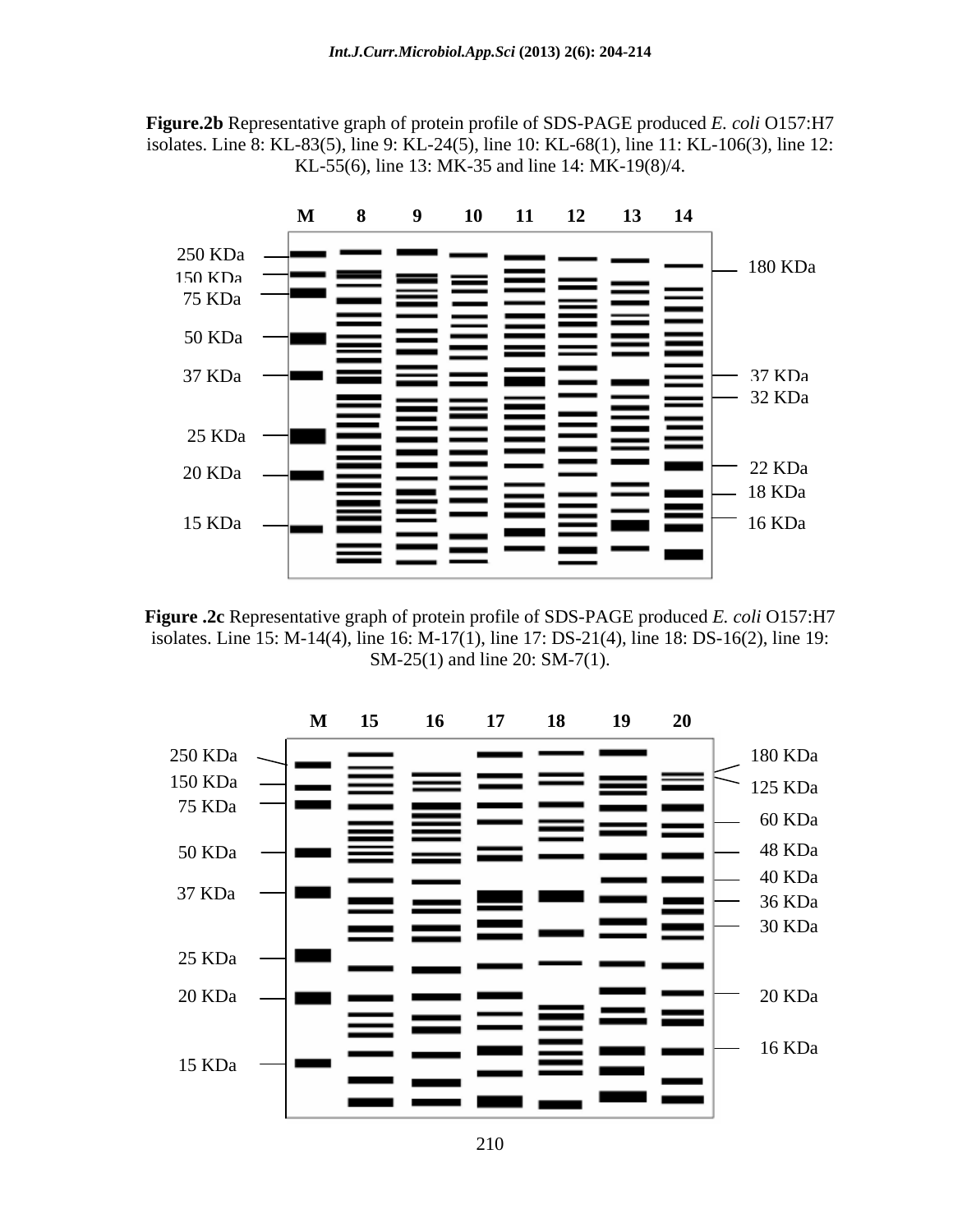**Figure.3** Dendogram similarity of protein profile of SDS-PAGE produced *E. coli* O157:H7 isolates. Dendogram are determined by Simple Matching Coefficient (Ssm) and algorithm Unweighted Pair-Group Method using Arithmetic Average (UPGMA).



method for determining taxonomic and that have similarity values range from 49

SDS-PAGE usually combined with with a similarity value of 82.1%, as well dendogram derived from the numerical analysis of the whole cell protein patterns of the strains has been used extensively to (2) origin of beef with a similarity value of study similarity or differences among 82.1%. genera, species, and even strains (Adwan and Adwan, 2004). Further studies to determine the level of similarity between and KL-85 (1) clinical human fecal origin each isolate in the form of dendogram with similarity value 79.5%. Cluster 4 similarity are presented in Figure 3, and was formed by isolates MK-19 (8) / 4 the matrix of similarity values for each chicken fecal origin with isolates KL-55 isolates are completely presented in Table (6) clinical human fecal origin with the

Dendogram in Figure 3 shows a grouping of 20 isolates that were tested originated

strain. Other researchers Celebi *et al.,* from different source into 13 clusters / (2007) also using the same SDS-PAGE clade with 19 branching points (nodes) epidemiological studies of urophatogenic to 82.1%. Cluster 1 as the initial cluster *E. coli*. was formed by isolates KL-68 (1) and that have similarity values range from 49 KL-106 (3) clinical human fecal origin as between isolates of cluster 2 formed by SM-25 (1) origin of cow feces and DS-16 82.1%.

1. Same value of similarity with cluster 3 is Cluster 3 is formed by isolates KL-83 (5) 79.5%. This will continue until clusters 13 with similarity value its own.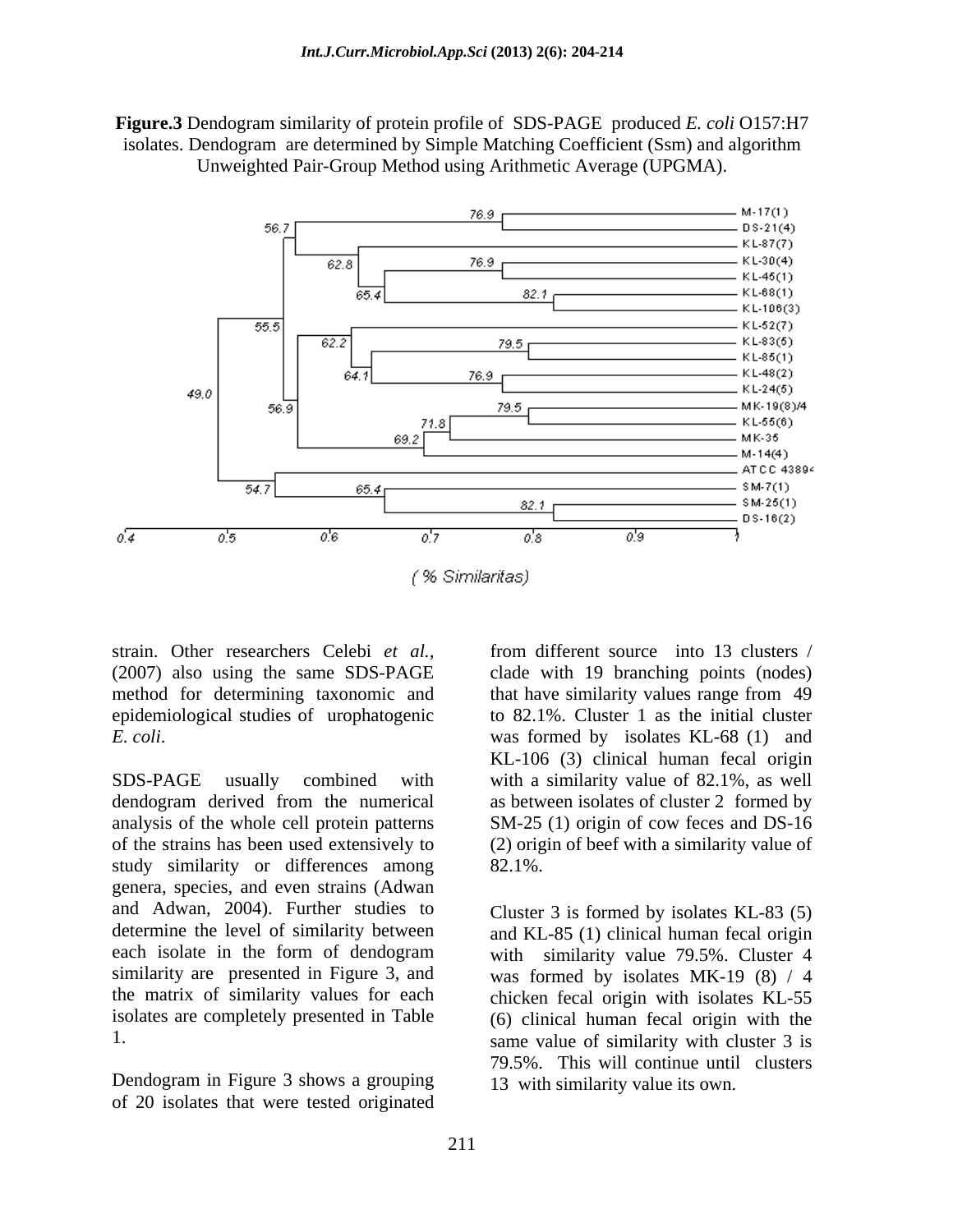### **Table.1** Similarity value of SDS-PAGE analysis among isolates of *E. coli* O157: H7 with other isolates. Similarity matrix derived from the value of *Simple Matching Coefficient* (Ssm) and *algorithm Unweighted Pair-Group Method using Arithmetic Average* (UPGMA).

| ¤   ਬ<br>▏⊠<br>ATCC<br>$\Box$<br>$\boxed{1.000}$<br>$0.487$ 1.000<br>$\mid 0.590 \mid 0.487 \mid 0.692 \mid 1.000 \mid$<br>$0.462$ $0.564$ $0.615$ $0.769$ 1.000<br>$\vert$ 0.359 $\vert$ 0.513 $\vert$ 0.513 $\vert$ 0.410 $\vert$ 0.641 $\vert$ 0.641 $\vert$ 0.641 $\vert$ 0.590 $\vert$ 0.667 $\vert$ 0.564 $\vert$ 0.590 $\vert$ 0.718 $\vert$ 1.000<br>0.487 0.487 0.436 0.333 0.487 0.564 0.564 0.615 0.513 0.692 0.538 0.513 0.487 0.564 0.487 0.564 0.590 0.513 0.641 0.667 1.000 |  |  |  |  |  |  |  |  |
|--------------------------------------------------------------------------------------------------------------------------------------------------------------------------------------------------------------------------------------------------------------------------------------------------------------------------------------------------------------------------------------------------------------------------------------------------------------------------------------------|--|--|--|--|--|--|--|--|
| ATCC<br>$\frac{43894}{KL - 52(7)}$<br>  KL-87(7)   0.385   0.590   1.000  <br>$KL-30(4)$<br>$KL-45(1)$<br>$KL-85(1)$<br>  KL-83(5)   0.462   0.615   0.564   0.564   0.641   0.590   0.795   1.000  <br>MK-35<br>MK-19(8)/4 0.436 0.487 0.436 0.436 0.615 0.564 0.462 0.410 0.538 0.641 0.667 0.795 0.718 1.000<br>$DS-21(4)$<br>$DS-16(2)$<br>$SM-25(1)$<br>$SM-7(1)$                                                                                                                     |  |  |  |  |  |  |  |  |
|                                                                                                                                                                                                                                                                                                                                                                                                                                                                                            |  |  |  |  |  |  |  |  |
| KL-48(2)   0.205   0.564   $\overline{0.667}$   0.564   0.641   1.000  <br>M-17(1) 0.487 0.436 0.487 0.538 0.564 0.462 0.615 0.615 0.487 0.590 0.513 0.487 0.564 0.436 0.462 1.000                                                                                                                                                                                                                                                                                                         |  |  |  |  |  |  |  |  |
|                                                                                                                                                                                                                                                                                                                                                                                                                                                                                            |  |  |  |  |  |  |  |  |
|                                                                                                                                                                                                                                                                                                                                                                                                                                                                                            |  |  |  |  |  |  |  |  |
|                                                                                                                                                                                                                                                                                                                                                                                                                                                                                            |  |  |  |  |  |  |  |  |
|                                                                                                                                                                                                                                                                                                                                                                                                                                                                                            |  |  |  |  |  |  |  |  |
|                                                                                                                                                                                                                                                                                                                                                                                                                                                                                            |  |  |  |  |  |  |  |  |
|                                                                                                                                                                                                                                                                                                                                                                                                                                                                                            |  |  |  |  |  |  |  |  |
|                                                                                                                                                                                                                                                                                                                                                                                                                                                                                            |  |  |  |  |  |  |  |  |
|                                                                                                                                                                                                                                                                                                                                                                                                                                                                                            |  |  |  |  |  |  |  |  |
|                                                                                                                                                                                                                                                                                                                                                                                                                                                                                            |  |  |  |  |  |  |  |  |
|                                                                                                                                                                                                                                                                                                                                                                                                                                                                                            |  |  |  |  |  |  |  |  |
|                                                                                                                                                                                                                                                                                                                                                                                                                                                                                            |  |  |  |  |  |  |  |  |
|                                                                                                                                                                                                                                                                                                                                                                                                                                                                                            |  |  |  |  |  |  |  |  |
|                                                                                                                                                                                                                                                                                                                                                                                                                                                                                            |  |  |  |  |  |  |  |  |
|                                                                                                                                                                                                                                                                                                                                                                                                                                                                                            |  |  |  |  |  |  |  |  |
|                                                                                                                                                                                                                                                                                                                                                                                                                                                                                            |  |  |  |  |  |  |  |  |
|                                                                                                                                                                                                                                                                                                                                                                                                                                                                                            |  |  |  |  |  |  |  |  |
|                                                                                                                                                                                                                                                                                                                                                                                                                                                                                            |  |  |  |  |  |  |  |  |
|                                                                                                                                                                                                                                                                                                                                                                                                                                                                                            |  |  |  |  |  |  |  |  |
|                                                                                                                                                                                                                                                                                                                                                                                                                                                                                            |  |  |  |  |  |  |  |  |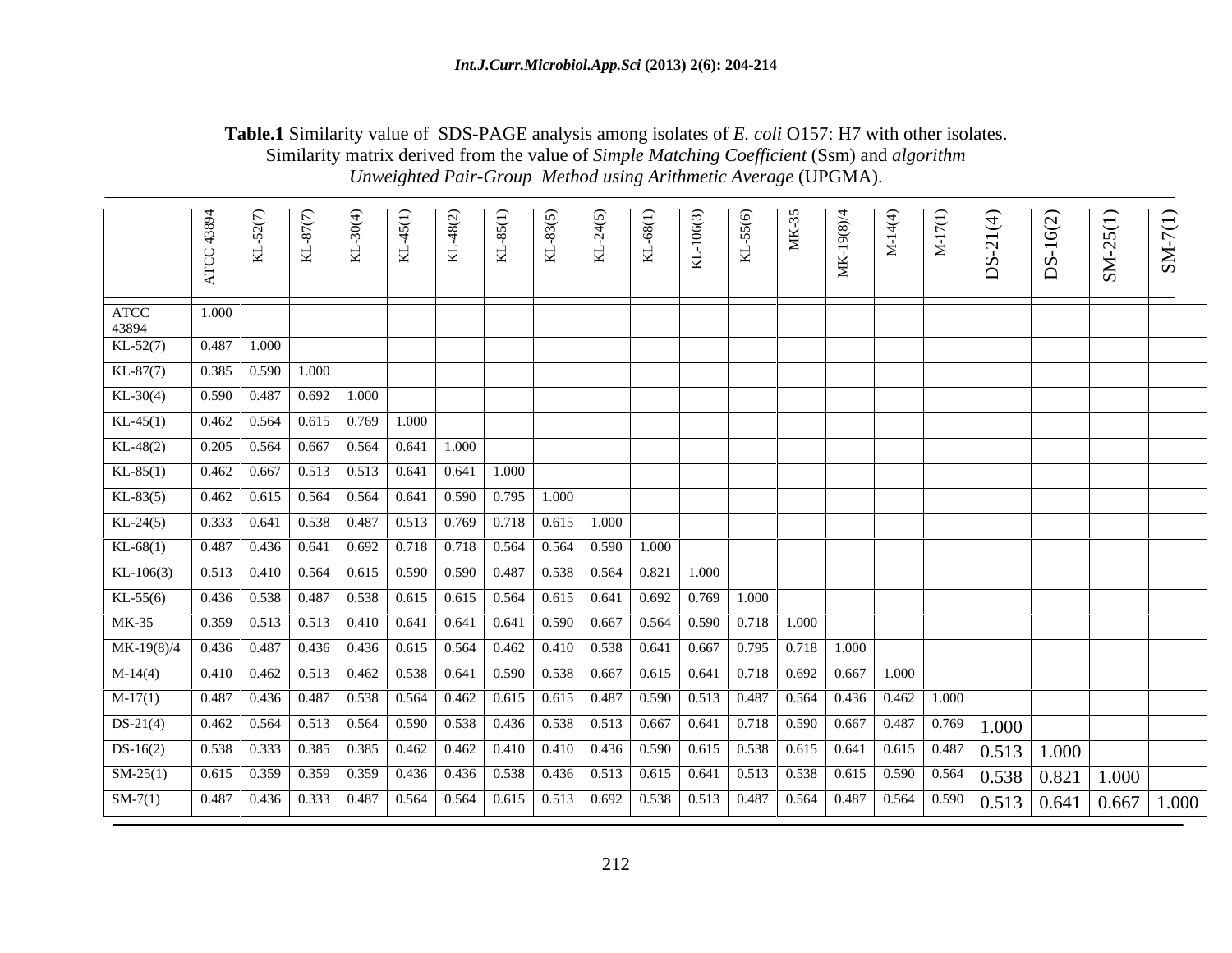Similarity value as a result of the SDS- are strengthen by the results of PAGE analysis that lie between 49 to previously by Suardana *et al.,* (2011) who 82.1% is slightly different from the results gave evidence the potential transmission of previous study using PCR-RAPD of zoonotic agents E. coli O157: H7 method which shows the similarity values from animal origin to human using PCR between 75.1 to 96.6%. The difference of RAPD method. In conclusion, results of those as a result of a number of bands the research showed that 1). Local isolates generated from each character are not of *E. coli* O157: H7 originated from same. This result is appropriate with the animals and humans have a similarity study has been done before by Maiti *et*  value ranges from 49 to 82.1%. 2) Cattle *al.,* (2009) that evaluating of the PCR- and chickens proved to be a main reservoir RAPD method with protein profile analysis which showed no significant difference of the pattern of discrimination **Acknowledgments** that were resulted between two methods.

The data in Table 1 as a continuation of the Research and Development Board of the dendogram Figure 3 illustrates the Department of Health, Republic of similarity values between one isolate with Indonesia for providing financial support others. The high similarity (> 70%) in the form of RISBIN IPTEKDOK grant among clinical isolates of human origin (Contract no: HK. 06.01 / 1 / 1707 / 2012 (isolated from patients with renal failure) and  $478 / UN.14.2 / UKS / 2012$ , Mart 1<sup>st</sup>, with the isolates of fecal cattle origin, 2012). with the isolates of fecal cattle origin, 2012). beef, and chicken feces, indicating that the same isolates have been found among **References** different host. This opinion is supported by Rosello-Mora and Amman (2001) which revealed that in general a series isolation of shiga toxigenic prokaryotic organisms within species can<br>Escherichia coli from raw beef of be grouped into the same strain if it is known to have its genome similarity of  $271-277$ .

The existence of high similarity between Available from: URL: isolates of *E. coli* O157: H7 human origin with the main reservoir in animals, indicating the transfer of agent from animals to human has been occurred or Available **Solution** from: the agent as a zoonotic. This indication http://www.oxoid.com is supported by the opinion of Nature and Caper (1998) which states that animals like cows, goats, sheep, pigs, cats, dogs and birds are the natural reservoir of *E. coli* O157: H7. The agent is usually **Bradford**, M.M., 1976. A rapid and transferred to humans through sensitive method for quantification of

are strengthen by the results of of zoonotic agents *E. coli* O157: H7 animals and humans have a similarity that can move the agent into humans.

# **Acknowledgments**

The author gratefully acknowledgment to

### **References**

- Adwan, G.M., and Adwan, K.M. 2004. Isolation of shiga toxigenic *Escherichia coli* from raw beef of Palestine. Int. J. Food Microbiol. 128: 271-277.
- 70% or greater. Anonymous., 2009. *E.coli* H antiserum H7. (cited December 11, 2010). Available from: URL: <http://catalog.bd.com>.
	- Anonymous., 2010. *E.coli* O157 *Latex test kit*. (cited December 11, 2010). Available from: <http://www.oxoid.com>
	- Berber, I., 2004. Characterization of *Bacillus* species by numerical analysis of their SDS-PAGE protein profiles. J.Cell. Mol.Biol. 3: 33-37.
- contaminated food or drink. This results microgram quantities of protein Bradford, M.M., 1976. A rapid and microgram quantities of protein